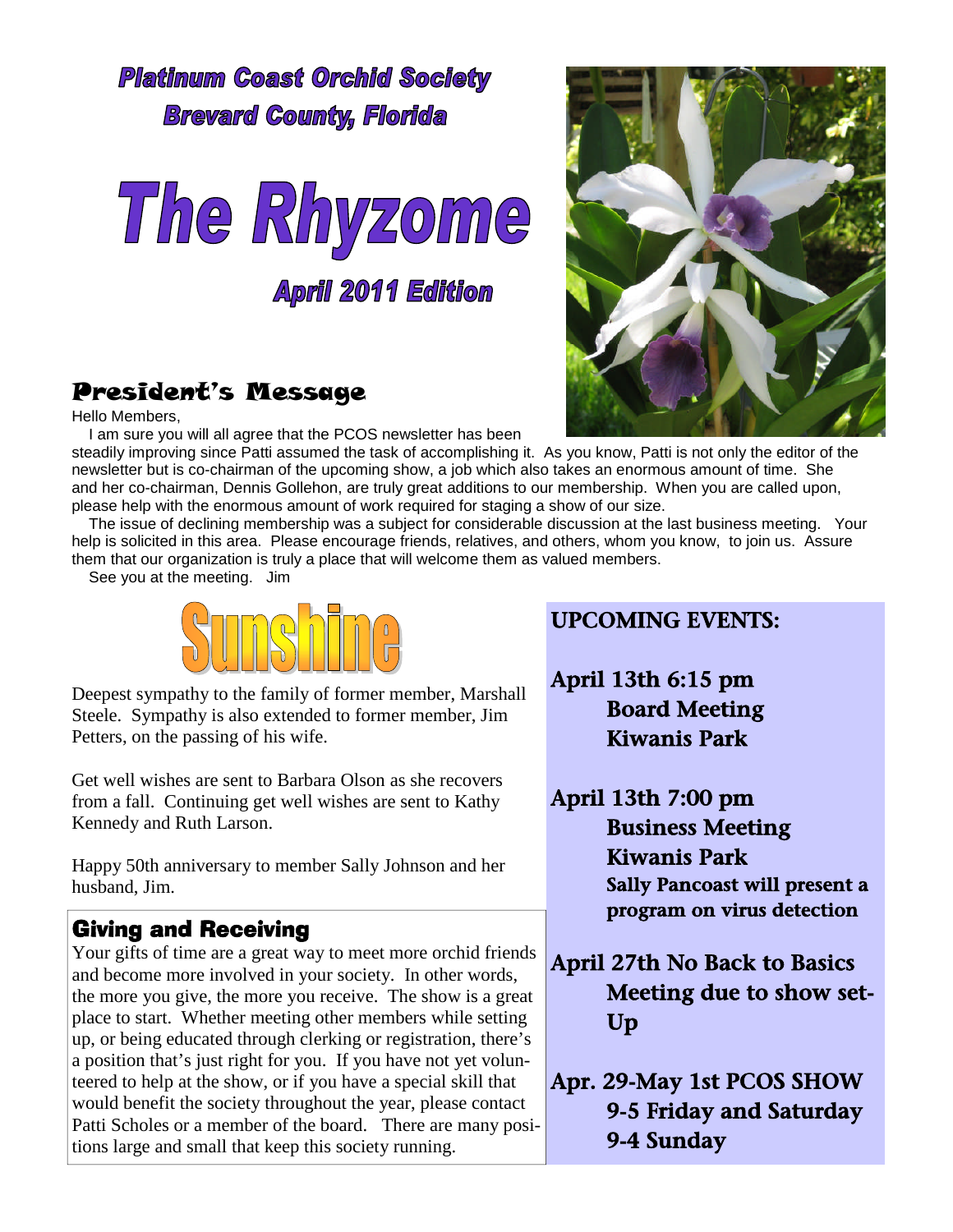



#### Membership Renewal

Joyce Schofield is now collecting membership dues for 2011. Please fill out the membership form attached, so your information can be updated. See Joyce at a meeting or mail your form and dues to:

Joyce Schofield 118 Chipola Road Cocoa Beach, FL 32931 (New members who

joined at the 2010 PCOS Show, do not owe dues at this time.)

#### Looking for a Summer Adventure?

苏苏苏苏苏苏

During the summer months, instead of having a Back to Basics meeting, PCOS will sponsor rambles to different members' homes to see the many settings and ways in which orchids can be grown in Brevard County. During some of these rambles, you may see a short potting demonstration. If you would like to volunteer your orchid home for one of these events, please contact Patti Scholes.

The first ramble will be held on May 25th at the home of Joyce Schofield, 118 Chipola Road, Cocoa Beach.

DIRECTIONS: From Merritt Square Mall, go east on SR 520. Turn right onto A1A. Turn right onto Minuteman Causeway. Turn left onto Chipola Rd. Joyce's house is on the right. Enter backyard through the gate on the right side.

# **<b>本高高高高2011 PCOS OFFICERS AND CHAIRS**

**Jim Adamson Betty Adamson 321-632-2847 jadamson1@cfl.rr.com MEMBERSHIP**

**VICE PRESIDENT John Hicks LIBRARIAN 407-277-0430 Sally Pancoast hicksj0430@bellsouth.net**

**TREASURER Patti Scholes Joyce Schofield 321-783-5200 RAFFLE HOST joyceschofield@cfl.rr.com Glenda Titler**

**Nadine Kern Steve DeSorbo 321-504-1199 kernn@bellsouth.net PROGRAMS**

**PAST PRESIDENT John Hicks Peter Pancoast 321-459-1996 sallypancoast@cfl.rr.com**

**DIRECTORS JoAnn Amos 321-259-8585 mijo2800@yahoo.com**

**Dennis Gollehon 321-427-6959 dgollehon@earthlink.net**

**Joan Lehnert 321-632-7105 joanlehnert@belsouth.net**

**Karen Snee 321-453-1862**

**PRESIDENT AOS REPRESENTATIVE**

**Joyce Schofield**

**NEWSLETTER EDITOR**

**SECRETARY PLANT TABLE HOST**

**Sally Pancoast**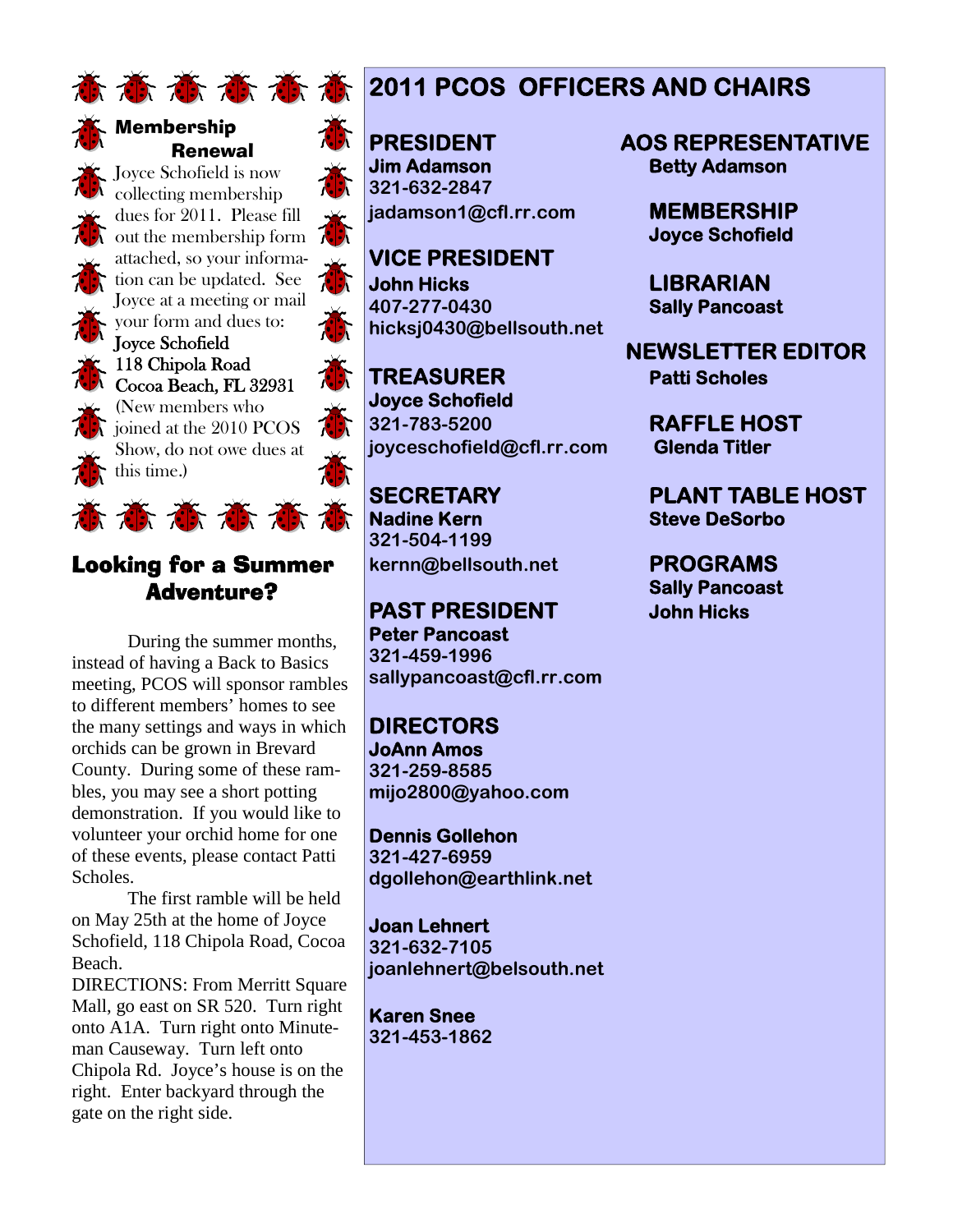

# **April 29 through May 1 SHOW THEME: Orchid Rendezvous**

**SPONSORS:**Every member should try to find at least one sponsor for the show. A sponsor form is attached. Please take it to your favorite restaurant or merchant. Have the sponsor fill out the form and return it to **Chairs Marsha Lovas or Karen Snee**, so recognition can be given.

**PUBLICITY:** Plan to pick up your magnetic signs, posters, publicity flyers, and ground signs at the next meeting.

**CLERKS:** Be a clerk at the show and learn how orchids are judged. Clerks need to arrive at the Expo by 8 AM on April 29th. Please contact **Chair Jan Castillo** at 783-3447 if you are interested in clerking.

**REGISTRATION & CLASSIFICATION:** Prior to the show, individual orchid entries are registered. If you did not attend Betty and Susan's workshop on registering orchids, don't worry. There is always help needed at the desk accepting entries, and a runner to place entries. Contact **Patti Scholes** if you are interested in helping.

**PRESALE TICKETS:** Please pick up at least 10 tickets to sell prior to the show. **Joann Amos** will have tickets at the next meeting. You may return any tickets you were unable to sell.

**POTTING TABLE:** This provides a great service to beginning orchid growers in the community, and it's an opportunity to recruit new members. For those of you who are great potters, this is a perfect place for you to help.

**SET UP/BREAK DOWN:** This is an important job and lots of help is needed to do the layout and table set up for the show. Set up takes place two or three days before the show, and break down takes place right after the show on Sunday. Most of the work is physical, but covering the tables can be done by anyone. Please contact **Patti Scholes at 459-9327** if you can participate in set up or break down.

**NICHES:** A niche is a mini-tabletop exhibit. Ferns will be available for entrants and they may also borrow orchids at the show.. Each member who enters will be given guidelines and a niche box to use. **Chair Judy Law** needs 6 members to commit to this exhibit.

**PEDESTALS:** Do you love flower arranging? This event is for you! Contact **Chair Elaine Chambers**, if you're interested.

**ENTERYOUR ORCHIDS:** If you have a blooming orchid, be sure to enter it in the show. **An entry form is in an attachment with this newsletter**. You may register several orchids on the same sheet. Please try to neatly fill out all of the information on the sheet before bringing it to the show on Thursday, Apr. 28th for registration.

**Call Chairmen Dennis Gollehon at 427-6959 or Patti Scholes at 459-9327, if you would like to help during the show and haven't already signed up.**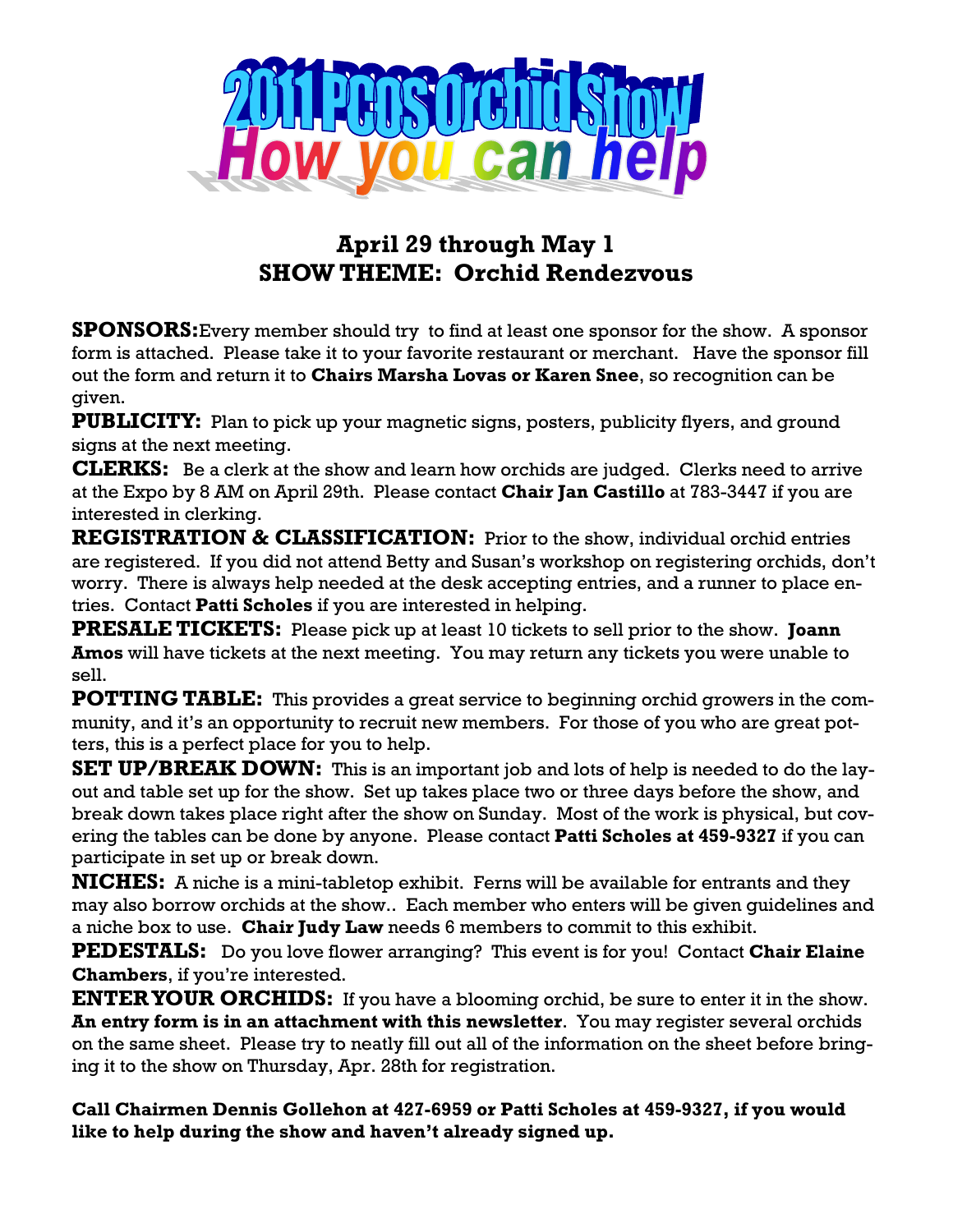# **Ow Schedu**

| April 25th-27th:  | <b>Set Up</b><br>If you signed up for this, you will receive a call letting you know the date and time to<br>be there. This includes table covering.    |
|-------------------|---------------------------------------------------------------------------------------------------------------------------------------------------------|
|                   | Thurs., April 28th: Pedestal Arrangements, Niches, and Orchid Registration must be completed<br>between the hours of 9 am and 5 pm.                     |
| Fri., April 29th: | Clerks need to be at the Expo by 8AM                                                                                                                    |
|                   | Apr. 29th-May 1st: Ticket booth volunteers<br><b>Hospitality table volunteers</b><br>Please show up at your scheduled times<br>Potting booth volunteers |
| May 1st:          | 4:00 PM<br><b>Break down</b><br>If you signed up for this, please be at the Expo at 4 pm                                                                |

# AOS CORNER

As I write this, the Philadelphia International Flower Show has just finished. The American Orchid Society participated in this show for the first time in 56 years. The Philadelphia Horticultural Society, the sponsor of this show was almost as excited to have us there as we were to be there. Some undisputed facts of this show are that it is the oldest and largest indoor garden show in the United States, if not the world; last year's attendance was over 249,000 over its 8 day opening and this year's show beat all prior attendance records. AOS would not have had such a strong showing had it not been for the area affiliated societies, the many trustees and national volunteers of the AOS, in particular Chris Rehmann (AOS President), Barbara Noe (AOS Membership Chair), Michael Bowell (Designer of the exhibit and owner of Create A Scene, as well as Southeastern Pennsylvania Orchid Society member), Jeff Bradley (Houston Orchid Society) who planted the seed for the exhibit and started the conversation with Philadelphia Horticultural Society and many others who flew (at their own expense) to Philadelphia from afar. AOS affiliated society members were asked to be part of it and they responded with orchids, plants, ideas and volunteers for design, set up, tear down, membership recruitment, manning our exhibit; talking about and answering all kinds of questions about orchids. It was a collaborative activity and we created an exhibit that you would all be proud of. The exhibit received a number of awards, but most coveted ones were the two daily PNC People's Choice Awards! A large majority of the visitors of our exhibit had at least one orchid at some point. Just a testament to our common passion. Our volunteers talked at length to them about the benefits of the local societies, the American Orchid Society and the wealth of information that would be available to them if they reached out to them and joined us. Be on the lookout for more details about your exhibit and the show in an future issue of *Orchids*.

The purpose of me bringing up the Philadelphia International Flower Show and its success is two-fold. First, if there is a special event that would warrant special attention to promote AOS, get in touch with AOS and explore the possibility of an AOS presence. It is a great way to engage any regional affiliated societies. Secondly, if you have hosted an exhibit, participated in a show or have any report, photographs, or comments, I would like to start posting them on the AOS Forum. We need to pat ourselves on the back occasionally and that would be a great way to share our successes. For instructions on how to post to the AOS Forum, visit www.aos.org. Participating in that forum is another benefit of being a member of the American Orchid Society.

Lynn Fuller, Chair

AOS Affiliated Societies Committee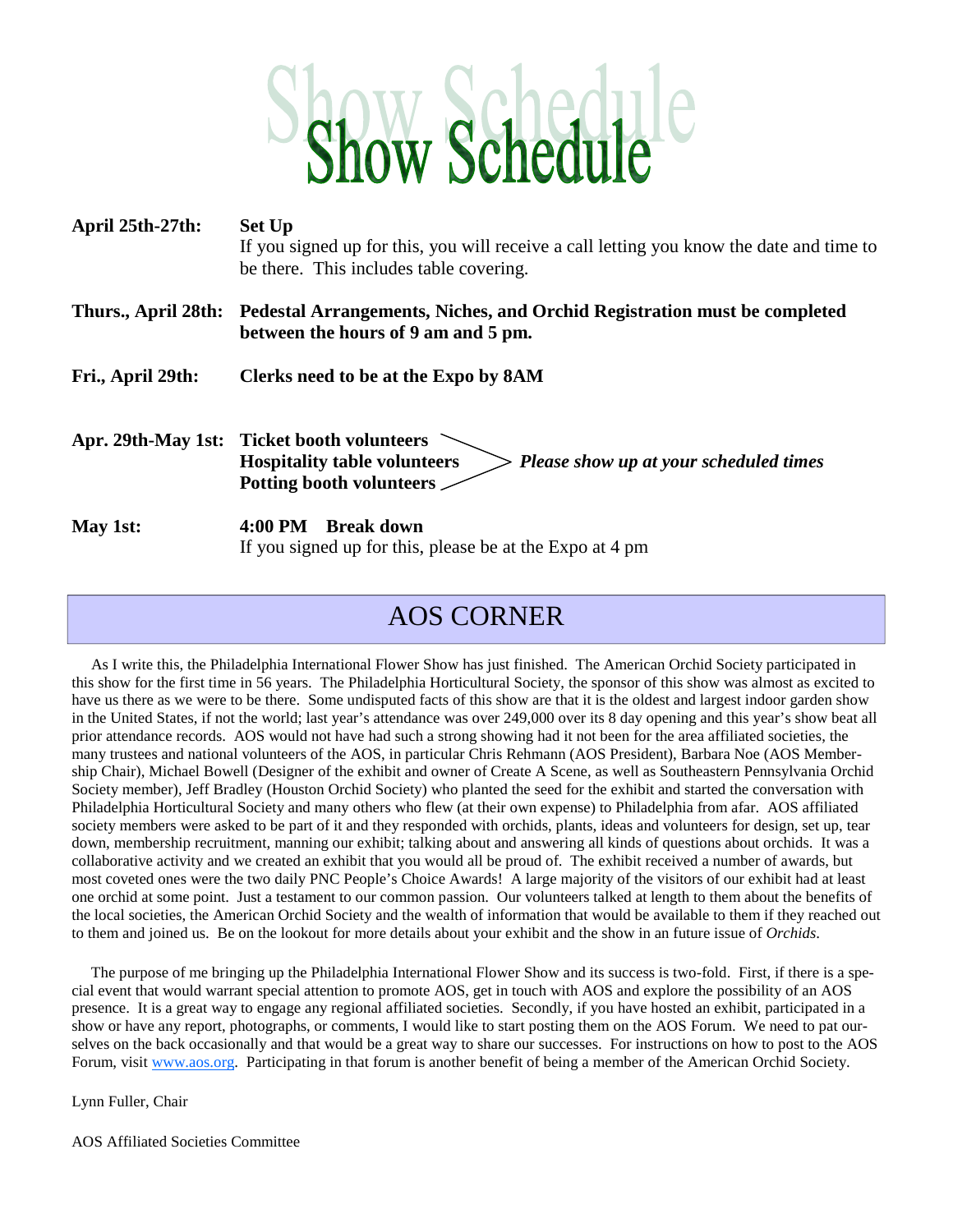# Our exhibits in other society shows

Don't quote me on this, but:

- Our society does exhibits for other society shows.
- Members volunteer to set up exhibits, and help is always needed (I have heard that no experience is necessary).
- **Blooming orchids are needed for these exhibits and if you fill out the registration form attached to this e-mail when you lend your orchids, your orchids will be judged.**
- We are putting in an exhibit for the Central Florida Orchid Society Show\*\*.
- If you would like to help with this exhibit, contact Glenda Titler at 637-0948.
- If you would like to lend your orchids for that exhibit, you can give them to Glenda at the end of March. Remember to fill out the registration form if you want your orchid to be judged.
- We are also doing an exhibit for the Volusia County Orchid Society Show\*\*\*.
- If you would like to help with this exhibit, either by helping with the set up or by lending orchids, please contact Glenda Titler.

# *FROM THE EDITOR*

Since most members have computers and  $\blacksquare$ can access orchid information easily via the internet, this newsletter will concentrate primarily on PCOS and AOS news. Aos.org is a great site to find information on almost anything orchid related. After communicating with Dr. Motes, I was going to put his "Month by Month" articles in our newsletter, but they are readily available on the internet, and the book can be purchased at most orchid shows. In the event that you have something to add to the newsletter or would like to write an article about orchids, please contact the editor.

# **UPCOMING SHOWS**

#### **\*\*Apr. 2-3**

**Central Florida Orchid Society Show Maitland Civic Center Maitland, FL**

#### **Apr. 16-17**

**Tallahassee Orchid Society Show Doyle Conner Bldg. Tallahassee, FL**

**Apr. 22-23 Vero Beach Orchid Society Show Riverside Park Dr. Vero Beach, FL**

# **Apr. 29-May 1 Platinum Coast Orchid Society Show**

**Cocoa Expo Sports Arena Cocoa, FL**

#### **May 6-8**

**Tampa Bay Orchid Society Show Egypt Shrine Center Tampa, FL**

#### **\*\*\*May 7-8**

**Volusia County Orchid Show Volusia County Fairgrounds Deland, FL**

#### **May 13-15**

**Redland International Orchid Festival Redland Fruit and Spice Park Homestead, FL**

#### **May 27-28**

**Greater Orlando Orchid Society Show Orlando Garden Club Orlando, FL**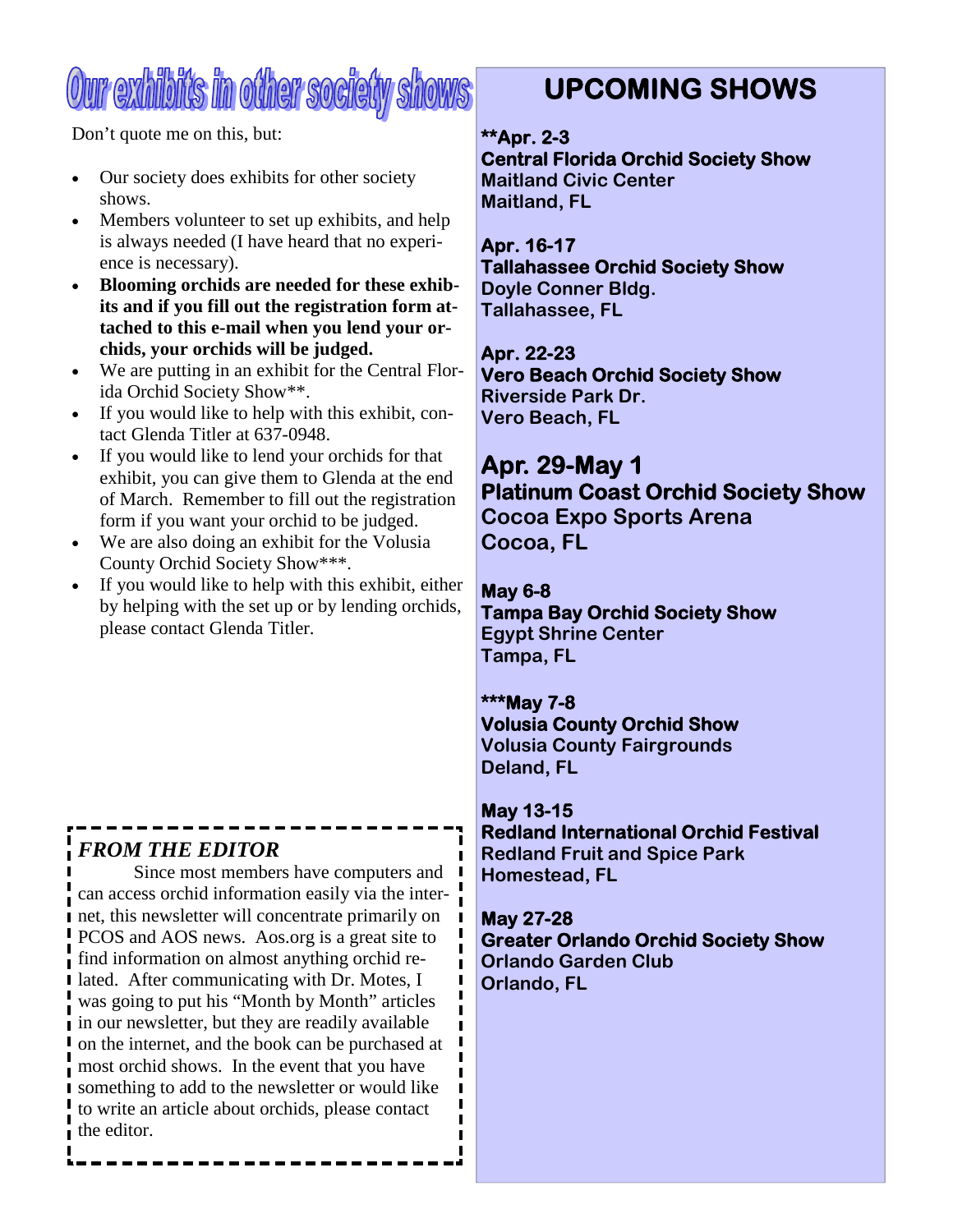

At left: Slc. Jewel Box 'Dark Waters' Grower: Craig Helpling

At right: B. Little Stars cleverly grown in a lid Grower: Steve DeSorbo





At left: Epi. Pom Pom Grower JoAnn Amos

At right: C. Bob Betts or Beau Bells? Member Barry Kennedy had this repotted at last year's show. Can you identify it?







At left: Junior Member Bethany shares her phalenopsis and how she cared for it during the winter

At left: Den. Aggregatum Grower Nadine Kern Below: Iwan. Apple Blossom 'Golden Elf' Grower Elaine Chambers